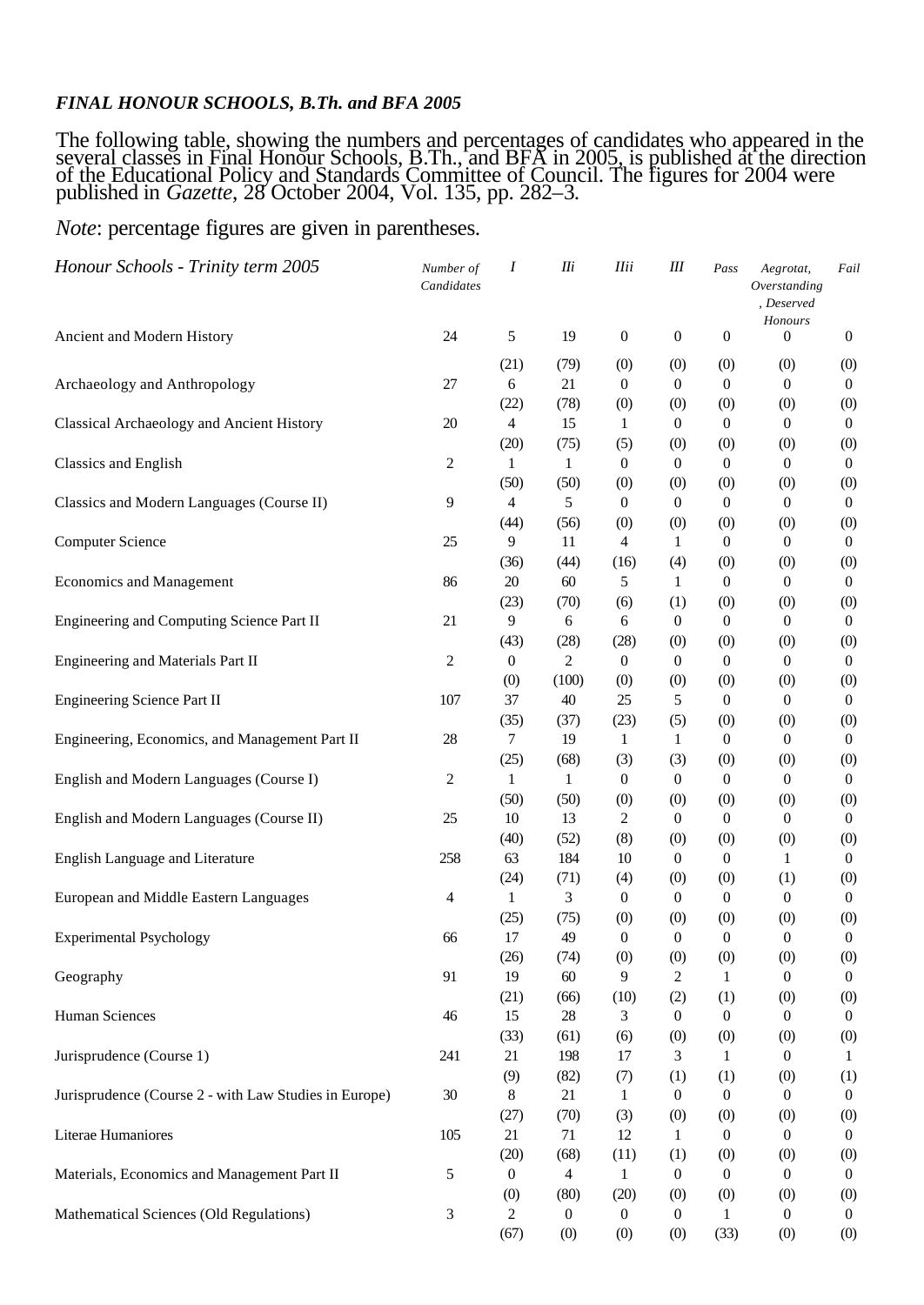| Honour Schools - Trinity term 2005                         | Number of<br>Candidates | Ι                      | IIi                    | <b>Ilii</b>      | Ш                   | Pass                    | Aegrotat,<br>Overstanding<br>, Deserved<br>Honours | Fail                    |
|------------------------------------------------------------|-------------------------|------------------------|------------------------|------------------|---------------------|-------------------------|----------------------------------------------------|-------------------------|
| Mathematics Part B (Three-year course)                     | 72                      | 19                     | 36                     | 13               | 4                   | $\boldsymbol{0}$        | $\theta$                                           | $\mathbf{0}$            |
|                                                            |                         | (26)                   | (50)                   | (18)             | (6)                 | (0)                     | (0)                                                | (0)                     |
| Mathematics Part II                                        | 77                      | 34                     | 37                     | $\overline{4}$   | 2                   | $\boldsymbol{0}$        | $\boldsymbol{0}$                                   | $\boldsymbol{0}$        |
|                                                            |                         | (44)                   | (48)                   | (5)              | (3)                 | (0)                     | (0)                                                | (0)                     |
| Mathematics and Computer Science                           | 28                      | 14                     | 8                      | $\overline{4}$   | 2                   | $\boldsymbol{0}$        | $\theta$                                           | $\mathbf{0}$            |
|                                                            |                         | (50)                   | (29)                   | (14)             | (7)                 | (0)                     | (0)                                                | (0)                     |
| Mathematics and Philosophy Part II (Old Regulations)       | 33                      | 8                      | 21                     | $\overline{4}$   | $\overline{0}$      | $\boldsymbol{0}$        | $\theta$                                           | $\boldsymbol{0}$        |
|                                                            |                         | (24)                   | (64)                   | (12)             | (0)                 | (0)                     | (0)                                                | (0)                     |
| Mathematics and Philosophy Part B (Three-year course)      | $\overline{c}$          | $\overline{2}$         | $\boldsymbol{0}$       | $\boldsymbol{0}$ | $\mathbf{0}$        | $\boldsymbol{0}$        | $\mathbf{0}$                                       | $\boldsymbol{0}$        |
| Mathematics and Statistics Part B (Three-year course)      | 17                      | (100)<br>7             | (0)<br>3               | (0)<br>6         | (0)<br>$\mathbf{0}$ | (0)<br>1                | (0)<br>0                                           | (0)<br>$\mathbf{0}$     |
|                                                            |                         | (41)                   | (18)                   | (35)             | (0)                 | (6)                     | (0)                                                | (0)                     |
| <b>Medical Sciences</b>                                    | 145                     | 29                     | 116                    | $\boldsymbol{0}$ | $\overline{0}$      | $\mathbf{0}$            | $\theta$                                           | $\boldsymbol{0}$        |
|                                                            |                         | (20)                   | (80)                   | (0)              | (0)                 | (0)                     | (0)                                                | (0)                     |
| Modern History                                             | 255                     | 53                     | 196                    | 6                | $\mathbf{0}$        | $\mathbf{0}$            | $\theta$                                           | $\overline{0}$          |
|                                                            |                         | (21)                   | (77)                   | (2)              | (0)                 | (0)                     | (0)                                                | (0)                     |
| Modern History and Modern Languages (Course I)             | 2                       | $\boldsymbol{0}$       | 2                      | $\boldsymbol{0}$ | $\mathbf{0}$        | $\mathbf{0}$            | $\boldsymbol{0}$                                   | $\boldsymbol{0}$        |
|                                                            |                         | (0)                    | (100)                  | (0)              | (0)                 | (0)                     | (0)                                                | (0)                     |
| Modern History and Modern Languages (Course II)            | 19                      | 7                      | 11                     | 1                | $\overline{0}$      | $\mathbf{0}$            | $\theta$                                           | $\overline{0}$          |
|                                                            |                         | (37)                   | (58)                   | (5)              | (0)                 | (0)                     | (0)                                                | (0)                     |
| Modern History and Economics                               | 10                      | 2                      | $\tau$                 | $\mathbf{1}$     | $\overline{0}$      | $\mathbf{0}$            | $\theta$                                           | $\boldsymbol{0}$        |
|                                                            |                         | (20)                   | (70)                   | (10)             | (0)                 | (0)                     | (0)                                                | (0)                     |
| Modern History and English                                 | 13                      | $\boldsymbol{0}$       | 13                     | $\boldsymbol{0}$ | $\overline{0}$      | $\boldsymbol{0}$        | $\theta$                                           | $\boldsymbol{0}$        |
|                                                            |                         | (0)                    | (100)                  | (0)              | (0)                 | (0)                     | (0)                                                | (0)                     |
| Modern History and Politics                                | 45                      | 7                      | 34                     | 4                | $\mathbf{0}$        | $\boldsymbol{0}$        | $\mathbf{0}$                                       | $\boldsymbol{0}$        |
|                                                            |                         | (16)                   | (76)                   | (9)              | (0)                 | (0)                     | (0)                                                | (0)                     |
| Modern Languages (Course I)                                | 2                       | $\mathbf{0}$           | 1                      | $\mathbf{1}$     | $\overline{0}$      | $\boldsymbol{0}$        | $\theta$                                           | $\boldsymbol{0}$        |
| Modern Languages (Course II)                               | 200                     | (0)<br>52              | (50)<br>127            | (50)<br>20       | (0)<br>$\mathbf{1}$ | (0)<br>$\boldsymbol{0}$ | (0)<br>$\theta$                                    | (0)<br>$\boldsymbol{0}$ |
|                                                            |                         | (26)                   | (64)                   | (10)             | (1)                 | (0)                     | (0)                                                | (0)                     |
| Music                                                      | 59                      | 16                     | 41                     | $\overline{c}$   | $\boldsymbol{0}$    | 0                       |                                                    | $\boldsymbol{0}$        |
|                                                            |                         | (27)                   | (70)                   | (3)              | (0)                 | (0)                     | (0)                                                | (0)                     |
| Natural Science : Biological Sciences                      | 109                     | 24                     | $70\,$                 | 15               | $\boldsymbol{0}$    | $\boldsymbol{0}$        | $\theta$                                           | $\overline{0}$          |
|                                                            |                         | (22)                   | (64)                   | (14)             | (0)                 | (0)                     | (0)                                                | (0)                     |
| Natural Science : Chemistry Part II                        | 167                     | 63                     | 76                     | 23               | 5                   | $\boldsymbol{0}$        | 0                                                  | $\boldsymbol{0}$        |
|                                                            |                         | (38)                   | (46)                   | (14)             | (3)                 | (0)                     | (0)                                                | (0)                     |
| Natural Science : Earth Sciences                           | 20                      | 8                      | 12                     | $\boldsymbol{0}$ | $\boldsymbol{0}$    | $\boldsymbol{0}$        | 0                                                  | $\mathbf{0}$            |
|                                                            |                         | (40)                   | (60)                   | (0)              | (0)                 | (0)                     | (0)                                                | (0)                     |
| Natural Science : Geology                                  | 2                       | 0                      | $\boldsymbol{0}$       | 1                | 1                   | $\overline{0}$          | 0                                                  | $\overline{0}$          |
|                                                            |                         | (0)                    | (0)                    | (50)             | (50)                | (0)                     | (0)                                                | (0)                     |
| Natural Science : Materials Science Part II                | 13                      | 5                      | 5                      | 3                | $\mathbf{0}$        | $\boldsymbol{0}$        | 0                                                  | $\mathbf{0}$            |
|                                                            |                         | (38)                   | (38)                   | (23)             | (0)                 | (0)                     | (0)                                                | (0)                     |
| Natural Science : Molecular and Cellular Biochemistry Part | 74                      | 23                     | 36                     | 15               | $\theta$            | $\boldsymbol{0}$        | 0                                                  | $\boldsymbol{0}$        |
| Natural Science : Physics Old Regulations (Four-year       | $\mathbf{1}$            | (31)<br>$\overline{0}$ | (49)<br>$\overline{0}$ | (20)<br>1        | (0)<br>$\theta$     | (0)<br>$\boldsymbol{0}$ | (0)<br>0                                           | (0)<br>$\boldsymbol{0}$ |
|                                                            |                         | (0)                    | (0)                    | (100)            | (0)                 | (0)                     | (0)                                                | (0)                     |
| Natural Science: Physics Part C (Four-year course)         | 126                     | 45                     | 60                     | 15               | 6                   | $\boldsymbol{0}$        | 0                                                  | $\boldsymbol{0}$        |
|                                                            |                         | (36)                   | (48)                   | (12)             | (5)                 | (0)                     | (0)                                                | (0)                     |
| Natural Science : Physics (Three-year course)              | 34                      | 3                      | 9                      | 12               | 8                   | $\mathfrak{2}$          | $\mathbf{0}$                                       | $\boldsymbol{0}$        |
|                                                            |                         | (9)                    | (26)                   | (35)             | (24)                | (6)                     | (0)                                                | (0)                     |
| Natural Science : Physiological Sciences                   | 25                      | 4                      | 20                     | $\boldsymbol{0}$ | $\boldsymbol{0}$    | 1                       | $\theta$                                           | $\boldsymbol{0}$        |
|                                                            |                         | (16)                   | (80)                   | (0)              | (0)                 | (4)                     | (0)                                                | (0)                     |
| Oriental Studies (Three-year course)                       | 5                       | 4                      | 1                      | $\overline{0}$   | $\theta$            | $\boldsymbol{0}$        | 0                                                  | $\overline{0}$          |
|                                                            |                         | (80)                   | (20)                   | (0)              | (0)                 | (0)                     | (0)                                                | (0)                     |